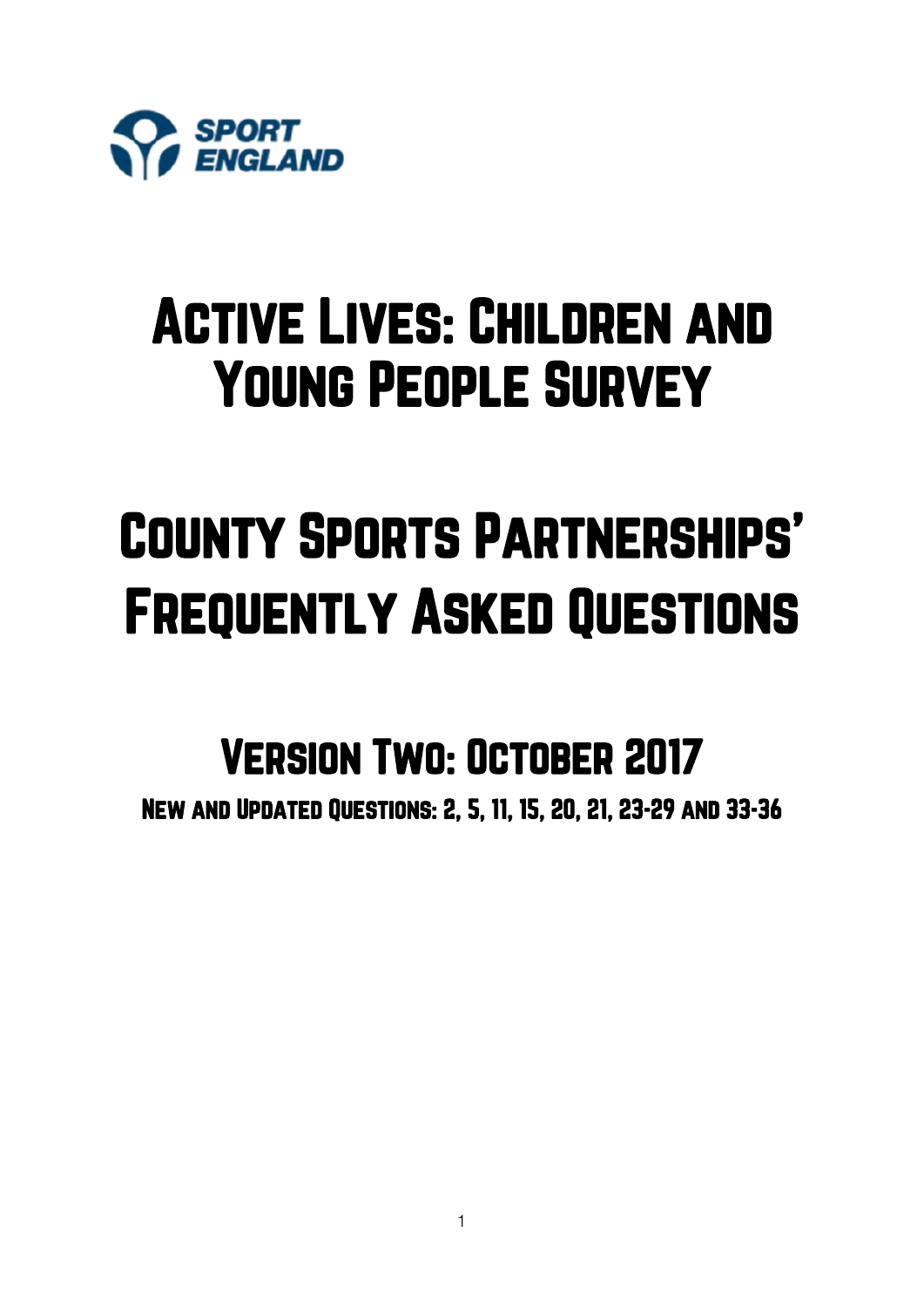## **CONTENTS**

| 1.  | What is the context and background of the Active Lives: Children and Young People survey        |
|-----|-------------------------------------------------------------------------------------------------|
| 2.  | What Outcomes and Key Performance Indicators will be measured by the survey and will data       |
|     |                                                                                                 |
| 3.  | How have Sport England evaluated the pilot of the survey, how did it go and what was the key    |
| 4.  | How will the work be evaluated throughout the first academic year of 2017-18?5                  |
| 5.  | What case studies or feedback exist from those schools who have completed the survey that       |
|     |                                                                                                 |
| 6.  | What period does my funding from Sport England cover and when will I receive it? 6              |
| 7.  |                                                                                                 |
| 8.  |                                                                                                 |
| 9.  | We have good local partners who can help us deliver the recruitment of schools. Can we use      |
| 10. |                                                                                                 |
| 11. |                                                                                                 |
| 12. |                                                                                                 |
|     |                                                                                                 |
| 13. | What targets are being set by Sport England and what performance measures will be in place      |
|     |                                                                                                 |
| 14. |                                                                                                 |
| 15. | What are Sport England doing to help CSPs communicate about the survey?  9                      |
| 16. | What should we say to schools to encourage them to take part in the survey?  9                  |
| 17. | How many randomly selected schools will I have to approach each year to seek their              |
| 18. | How often will schools be randomly selected to take part in the survey? 11                      |
| 19. | Will we get a list of contact details for Head Teachers and/or physical education teachers from |
| 20. | Will we (and randomly selected schools) receive examples of the survey questionnaires for Year  |
| 21. | Will we receive examples of the school reports that will be provided to each school who take    |
| 22. | We know of other surveys running in schools when we want to approach them to take part in       |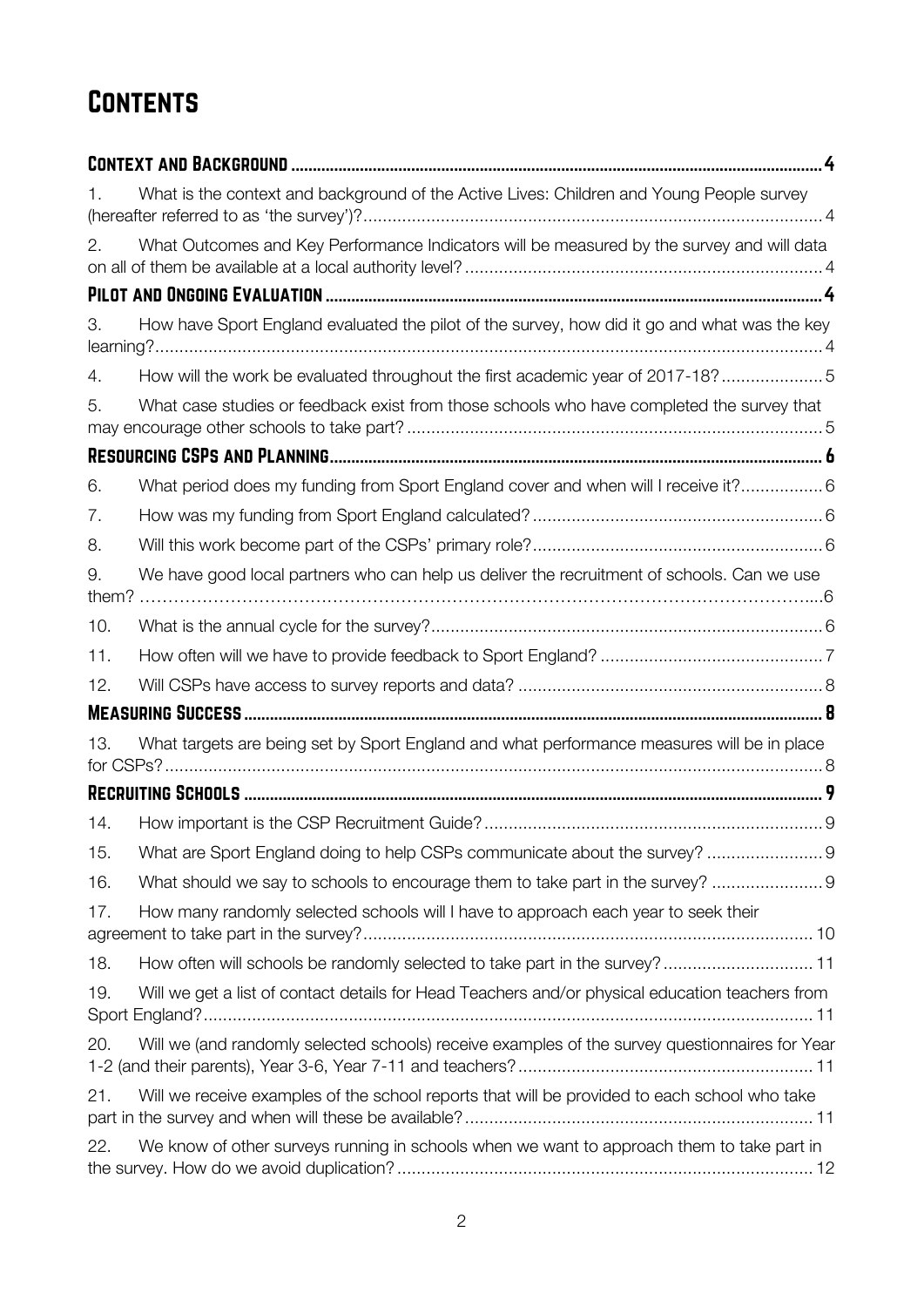| 23. | How do Sport England recommend we approach schools with whom we have no prior                                                                                                                        |
|-----|------------------------------------------------------------------------------------------------------------------------------------------------------------------------------------------------------|
| 24. | Why can't we have the lists of randomly selected schools for the Spring and Summer Terms in                                                                                                          |
| 25. | Why are there no special schools within our list of randomly selected schools? 12                                                                                                                    |
| 26. | Our list of randomly selected schools includes one that no longer exists as it has merged with                                                                                                       |
| 27. | One of our schools wants to take part in the survey but they don't have mixed ability classes<br>for any subject and their tutor groups are multiple age groups. Can they take part and complete the |
| 28. | The CSP Feedback Form states that some of the randomly selected schools in my CSP have<br>said 'no' about taking part in the survey. However, we know that they have not made a final decision       |
| 29. | What are the incentives for primary schools if parents of their pupils complete the survey? 13                                                                                                       |
|     |                                                                                                                                                                                                      |
| 30. |                                                                                                                                                                                                      |
| 31. | How often will the class selection grid be needed and is it essential? 14                                                                                                                            |
| 32. | If a school on the list declines to participate in the survey can we replace this school with                                                                                                        |
| 33. | We know that other schools, outside those who are randomly selected, want to take part in<br>the survey? Similarly, those schools who are randomly selected have other year groups and classes       |
| 34. | One of our schools is insistent on selecting their own classes. They are keen to take part and<br>have understandable reasons for doing this (i.e. teacher workload). Is this permitted? 15          |
| 35. | Is there an option for schools to complete paper versions of the survey?  15                                                                                                                         |
| 36. | Is there an option to complete the survey in another language for those children, parents and                                                                                                        |
|     |                                                                                                                                                                                                      |
| 37. | What advice and support will be available for CSPs from Sport England?  16                                                                                                                           |
|     |                                                                                                                                                                                                      |
|     | Sporting Future Outcomes and Key Performance Indicators measured through Active Lives: Children                                                                                                      |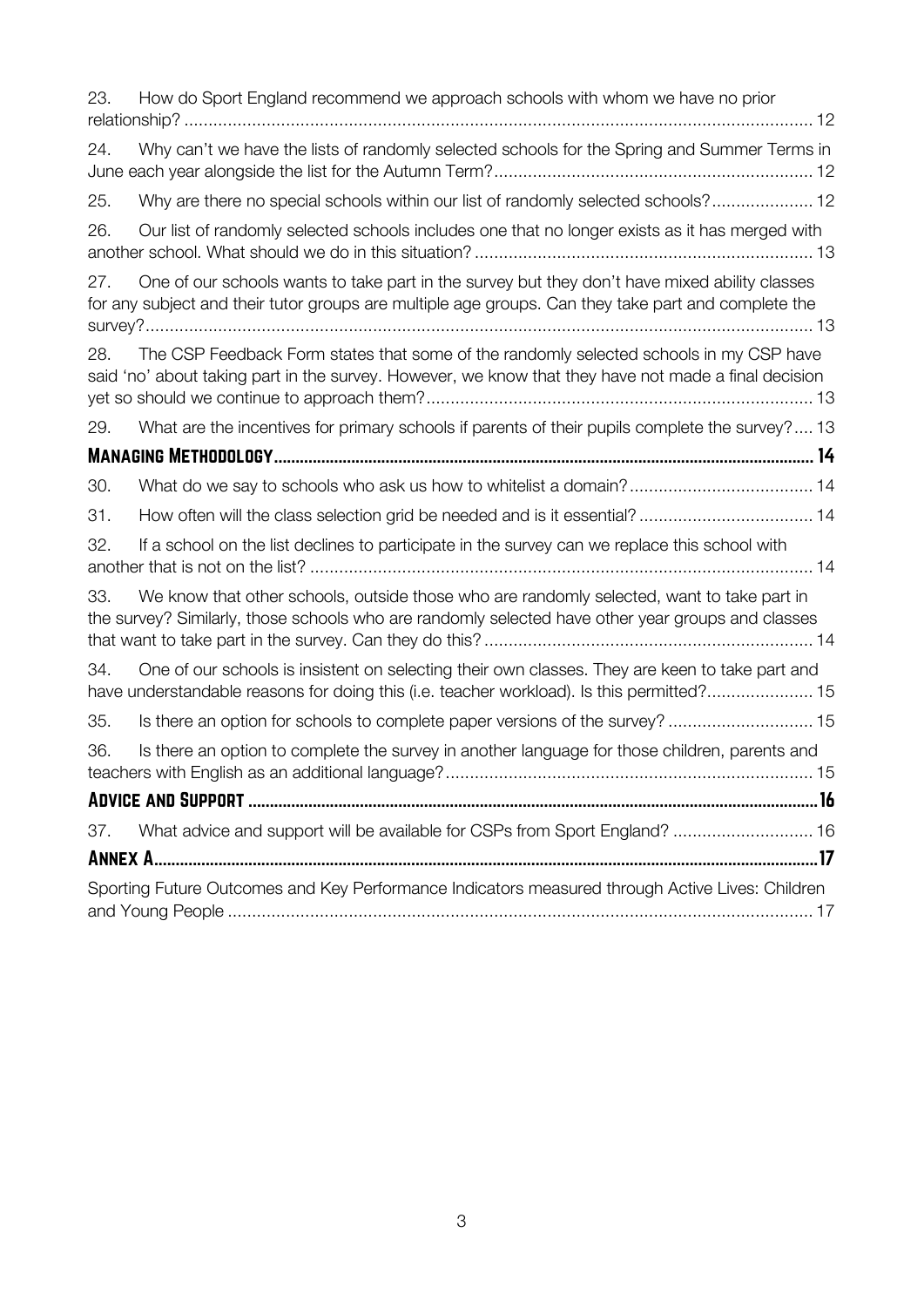## <span id="page-3-0"></span>Context and Background

#### <span id="page-3-1"></span>1. What is the context and background of the Active Lives: Children and Young People survey (hereafter referred to as 'the survey')?

As part of the government's Sporting Future strategy Sport England's remit has been extended to cover children from 5 years old.

Consequently, Sport England have been working with the Department for Education, the Department of Health and the Department for Digital, Culture, Media and Sport to develop an extension to the Active Lives survey.

This extension will measure engagement in sport and physical activity and report on Sporting Future outcomes and key performance indicators for children and young people from the ages of 5 (where possible) to 16.

The survey will collect responses from children and young people in primary, secondary and independent schools. County Sports Partnerships (CSPs) will work with randomly selected schools to explain the purpose of the survey and secure agreement from them to take part. They will send out information schools need to administer the survey and follow up with them in the case of partial completion.

A comprehensive pilot has taken place and the survey will start across England in September 2017.

#### <span id="page-3-2"></span>2. What Outcomes and Key Performance Indicators will be measured by the survey and will data on all of them be available at a local authority level?

The survey will allow Sport England to report against four Outcomes and nine Key Performance Indicators from Sporting Future. These are outlined in Annex A on page 17.

The survey has been designed to report down to local authority level but until data has been collected Sport England cannot guarantee this will be the case for every single local authority or for every single Key Performance Indicator. The ability to report at local authority level is dependent on the number of schools that CSPs recruit to take part in the survey.

## <span id="page-3-3"></span>Pilot and Ongoing Evaluation

#### <span id="page-3-4"></span>3. How have Sport England evaluated the pilot of the survey, how did it go and what was the key learning?

The pilot has been evaluated in a number of ways including:

- evaluation of the feedback provided by schools and CSPs;
- comparison of anticipated and achieved response rates overall and per CSP;
- assessing pilot performance against CSPs' feedback to the survey which was carried out in November 2016 (Sport England asked all CSPs to tell us how many schools they had (a) good, existing relationships with, (b) the potential for good relationships with and (c) no existing, or limited potential for, good relationships with);
- observations of classes completing the pilot;
- analysis of completion durations, break-offs and responses to each questionnaire.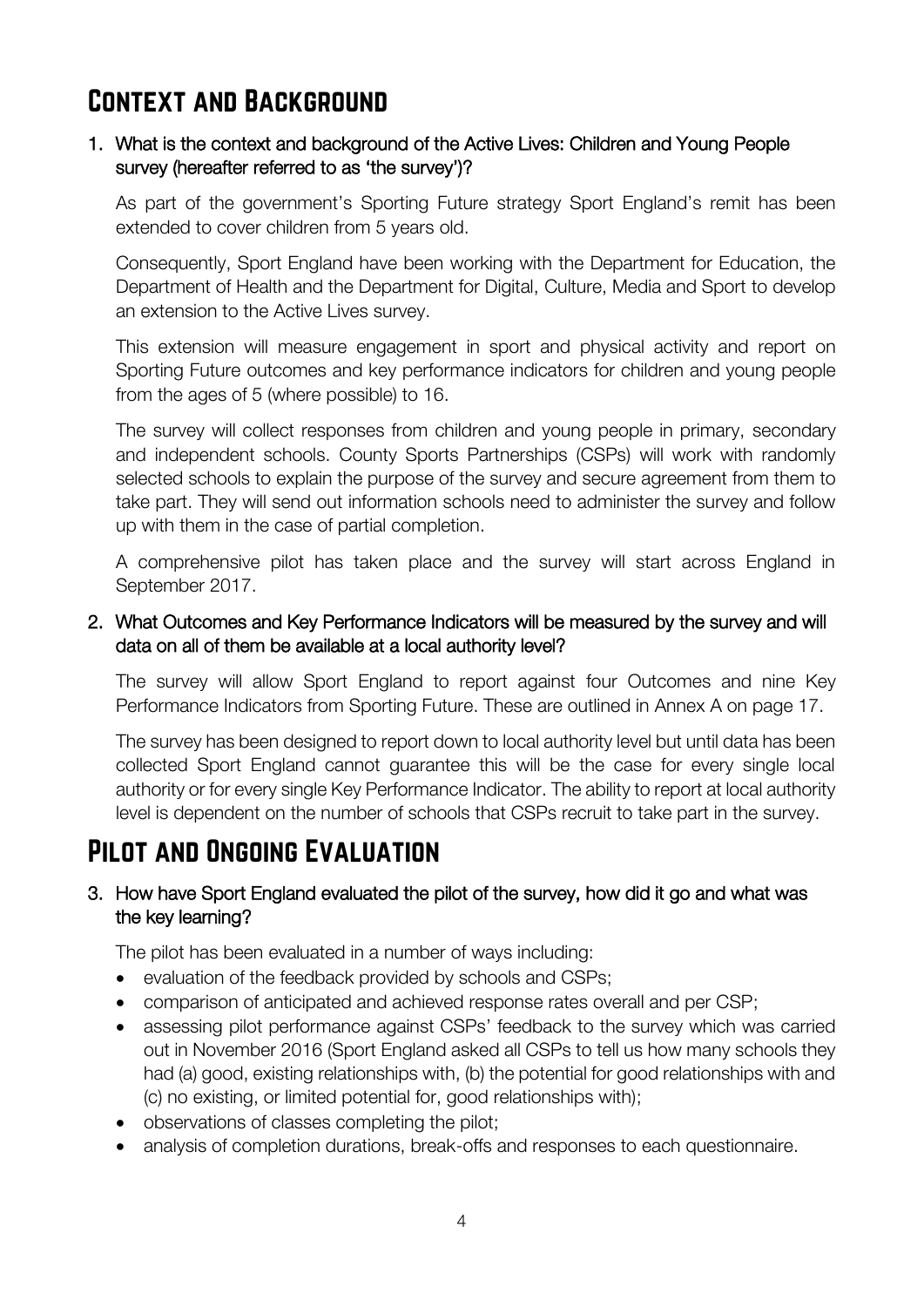The response rates achieved overall through the pilot were good. There was variation across different CSPs but in almost all cases the response rates were comparable with, or better than, those obtained in other school-based surveys where recruitment was carried out by research agencies.

Sport England is not sharing specific response rates from the pilot because the target for 2017-18 is, simply, that as many as possible of the randomly selected schools agree to take part (see question 13).

In total 53 schools participated in the pilot and feedback from schools on the survey process was positive. The questionnaire responses submitted by pupils, parents and teachers indicate that the questionnaires generally work well and there was a good spread of responses from different year groups and demographics. Therefore, Sport England is confident that the methodology for the survey will continue to be successful when it is rolled out across England during the Autumn Term 2017.

The key learning from the pilot was that:

- school recruitment was understandably most effective where CSPs had an existing relationship with schools, often requiring only one conversation to secure participation. Where prior relationships were not in place, seeking an introduction to an appropriate decision maker via other partners (e.g. School Games Organisers or PE Advisors) worked well. Following up letters or emails with telephone calls and meetings was more likely to secure a response;
- further work is needed to improve the number of parents completing the survey;
- Improvements will be made to the Year 3-6 questionnaire during August 2017 in order to shorten and simplify it.

#### <span id="page-4-0"></span>4. How will the work be evaluated throughout the first academic year of 2017-18?

Sport England will keep in touch with CSPs regularly to understand progress and ensure that best practice is created and shared. Advice and support will be readily available from Sport England (see question 37).

CSPs will be asked to return feedback to Sport England on school responses and more general comments throughout 2017-18 via the CSP Feedback Form (see question 11). This will enable Sport England to keep track of anticipated response rates and compare these with actual survey completions by schools.

#### <span id="page-4-1"></span>5. What case studies or feedback exist from those schools who have completed the survey that may encourage other schools to take part?

In these early stages of the survey no case studies exist yet. However, Sport England do have the following feedback from schools in the pilot that CSPs can use.

- Primary school: 'The children seemed to be quite engaged and happy to answer the questions whilst completing the survey.'
- Primary school: 'The Year 2 survey is great; the children are able to complete it fairly quickly and it is at the correct level for the children. They enjoyed doing it.'
- Secondary school: 'Found it pretty straight forward and happy to be part of it.'
- Secondary school: 'Easy to complete. Would be happy to participate again.'
- Secondary school: 'Was pretty simple and straight forward.'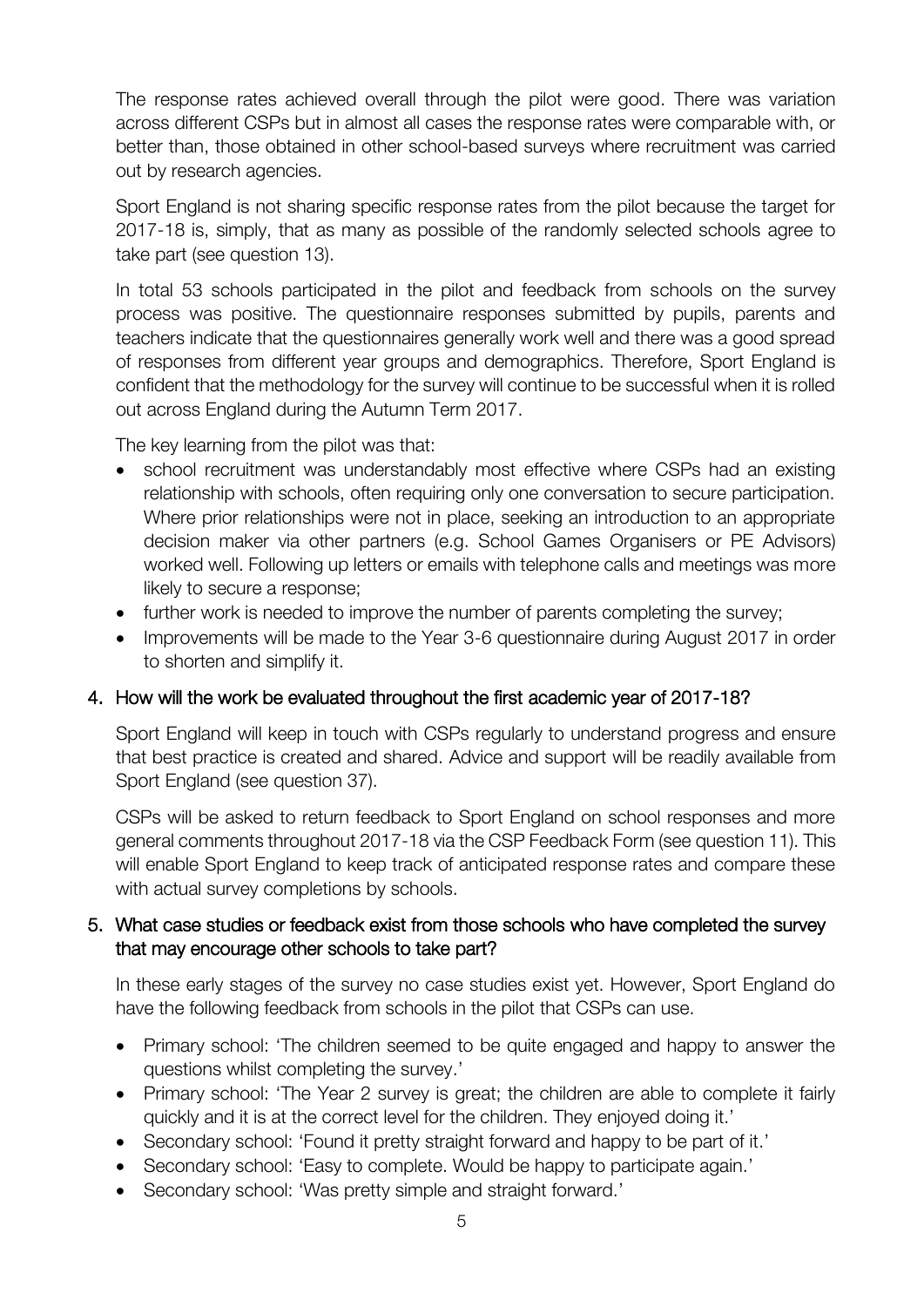Sport England encourage CSPs to share case studies or feedback from schools with both each other and Sport England. Once school reports are available Sport England will compile and share case studies about how schools have used and benefitted from their reports.

## <span id="page-5-0"></span>Resourcing CSPs and Planning

#### <span id="page-5-1"></span>6. What period does my funding from Sport England cover and when will I receive it?

The funding is to cover work for the academic year 2017-18. It will feature in award letters from Sport England alongside other education awards for the year e.g. Primary School Support, School Games Level 3 and Volunteer Leaders and Coaches. It can be claimed, in total, once CSPs have accepted these awards from September 2017.

#### <span id="page-5-2"></span>7. How was my funding from Sport England calculated?

Sport England anticipate the work with each school will take a few hours based on similar work in other research fields. This has been multiplied by the number of schools to be sampled for each CSP (see question 17) to calculate a proportion of a full time equivalent (FTE) role. The funding was then calculated at a £3K base amount for each CSP plus the FTE amount at £35K.

#### <span id="page-5-3"></span>8. Will this work become part of the CSPs' primary role?

Sport England has indicated to CSPs that, longer term, support for the survey could fit well with the overall primary role of CSPs. The task is a specific, funded task in the first year. Sport England will work with the network to evaluate the costs, the inputs required to make it effective and the resources needed. It is really important that, collectively, we learn from this first year and Sport England will provide all the support they can to CSPs to make it a success.

Sport England hopes that CSPs see this as an opportunity to use and build on existing education networks and relationships and for us to, collectively, build our understanding of the barriers and motivations of children and young people.

#### <span id="page-5-4"></span>9. We have good local partners who can help us deliver the recruitment of schools. Can we use them?

Yes. CSPs can use these local partners because they will be invaluable. However, Sport England does not want CSPs to outsource this work through contracts/service level agreements.

#### <span id="page-5-5"></span>10.What is the annual cycle for the survey?

The cycle is connected to each academic year. The table on page 7 shows an outline of the cycle which is explained in more detail here.

• In June each year CSPs will receive their first list of randomly selected schools and should approach them from June onwards to confirm their participation. These schools will be asked to complete the survey at a point of their choosing in the Autumn Term. Throughout the Autumn Term CSPs will need to support schools to carry out the survey and follow up with those schools who said they would participate but haven't done so.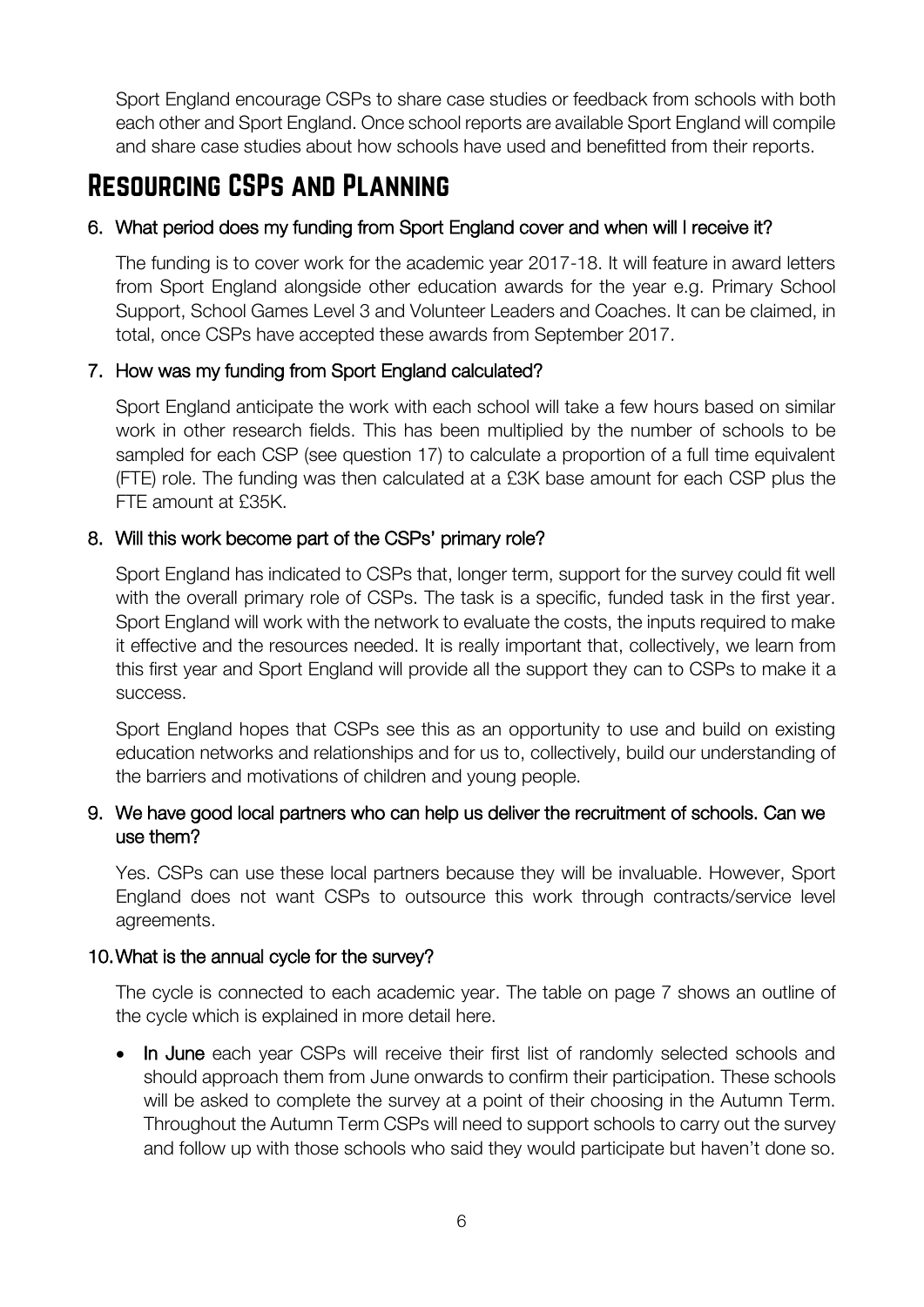- In October CSPs will receive their second list of randomly selected schools and should approach them from October onwards to confirm their participation. These schools will be asked to complete the survey during the Spring Term. Throughout the Spring Term CSPs will support schools to carry out the survey and follow up with schools that who said they would participate but haven't done so.
- In February CSPs will receive their third list of randomly selected schools and should approach them from February onwards to confirm their participation. These schools will be asked to complete the survey during the Summer Term. Throughout the Summer Term CSPs will support schools to carry out the survey and follow up with schools who said they would participate but haven't done so.

Survey data will be published annually early in the Spring Term for the previous academic year.

|            | List of schools<br>received | <b>CSPs</b> recruit<br>schools | Schools carry<br>out survey | CSPs support<br>schools and chase<br>non-respondents |
|------------|-----------------------------|--------------------------------|-----------------------------|------------------------------------------------------|
| Jun        | Autumn Term                 | Autumn Term                    |                             |                                                      |
| Jul        |                             | <b>Autumn Term</b>             |                             |                                                      |
| Aug        | <b>Summer Holidays</b>      |                                |                             |                                                      |
| Sep        |                             | Autumn Term                    | Autumn Term                 | <b>Autumn Term</b>                                   |
| Oct        | Spring Term                 | Autumn/<br><b>Spring Term</b>  | Autumn Term                 | Autumn Term                                          |
| <b>Nov</b> |                             | <b>Spring Term</b>             | <b>Autumn Term</b>          | <b>Autumn Term</b>                                   |
| Dec        |                             | <b>Spring Term</b>             | <b>Autumn Term</b>          | Autumn Term                                          |
| Jan        |                             | <b>Spring Term</b>             | Spring Term                 | <b>Spring Term</b>                                   |
| Feb        | <b>Summer Term</b>          | Spring/<br><b>Summer Term</b>  | Spring Term                 | <b>Spring Term</b>                                   |
| Mar        |                             | <b>Summer Term</b>             | Spring Term                 | <b>Spring Term</b>                                   |
| Apr        |                             | <b>Summer Term</b>             | Spring/                     | Spring/                                              |
|            |                             |                                | <b>Summer Term</b>          | <b>Summer Term</b>                                   |
| May        |                             | <b>Summer Term</b>             | <b>Summer Term</b>          | <b>Summer Term</b>                                   |
| Jun        | Autumn Term                 | Autumn Term                    | <b>Summer Term</b>          | <b>Summer Term</b>                                   |
| Jul        |                             | Autumn Term                    | <b>Summer Term</b>          | <b>Summer Term</b>                                   |

#### <span id="page-6-0"></span>11.How often will we have to provide feedback to Sport England?

Sport England has developed a CSP Feedback Form that will be accessed and updated online. This has replaced the Excel feedback spreadsheet originally included in the school recruitment information pack. Hyperlinks to each CSPs' bespoke form were distributed in September 2017.

There is a list of all randomly selected schools and columns for CSPs to track their progress on approaching schools, agreements to take part and survey completion dates. A new sheet will be added each term with a different list of schools for the Autumn, Spring and Summer Terms.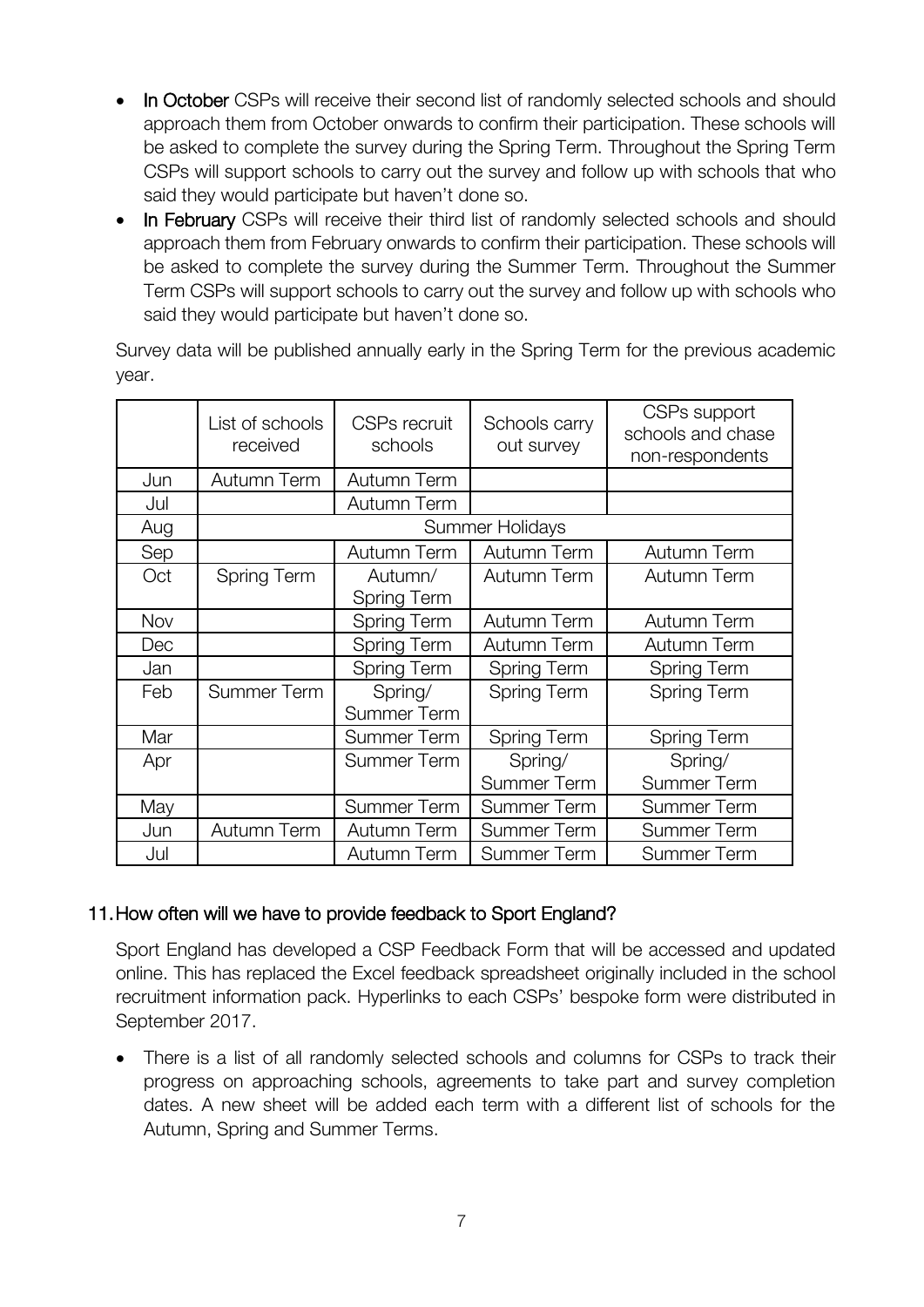• There are also columns for Sport England to feedback to CSPs on the number of survey completions received from each school. This is updated on a weekly basis during term time.

The preference is for CSPs and Sport England to use the form regularly as a 'live' record of recruiting schools and then schools completing the survey. The form must be updated by the following deadlines for the academic year 2017-18. After these dates, Sport England and Ipsos MORI will complete a thorough review of progress which will inform the selection of schools for upcoming terms.

- 13/10/2017.
- 08/02/2018.
- 24/05/2018.

#### <span id="page-7-0"></span>12.Will CSPs have access to survey reports and data?

Schools will need to give permission for their survey report to be shared with their CSP; Sport England is considering how best to obtain consent from schools to allow this to happen.

Sport England will work with CSP Network on what CSP and local authority level data will be published annually.

### <span id="page-7-1"></span>Measuring Success

#### <span id="page-7-2"></span>13.What targets are being set by Sport England and what performance measures will be in place for CSPs?

For the academic year 2017-18 Sport England has set the target 'As many as possible of the randomly selected schools agree to take part in the survey'.

- This is because a minimum of 30-40% of randomly selected schools have to complete the survey in order to produce data at a local authority level. This is essential for the survey to be effective but Sport England would like CSPs to seek agreement from as many schools as possible. This is because the more schools that participate, the better the quality of the data and the more detailed analysis that can be carried out. Sport England does not expect every single sampled school to complete the survey.
- It is extremely important that CSPs use the same level of effort in recruiting each specified school to help ensure that the final data is as representative as possible of all young people in England and does not become biased towards particular groups of children and young people.
- The percentage of randomly selected schools who agree to take part in the survey will be reported for each CSP in Autumn Term 2018 against the percentage that completed the survey.

Sport England is not setting any CSP performance measures for the academic year 2017- 18. If the approach being taken in this first year is successful, and it is decided to progress in the same way from 2018-19, we will discuss any proposed targets and measures before the start of that academic year. Any targets and performance measures from the academic year 2018-19 will be based on the learning from 2017-18.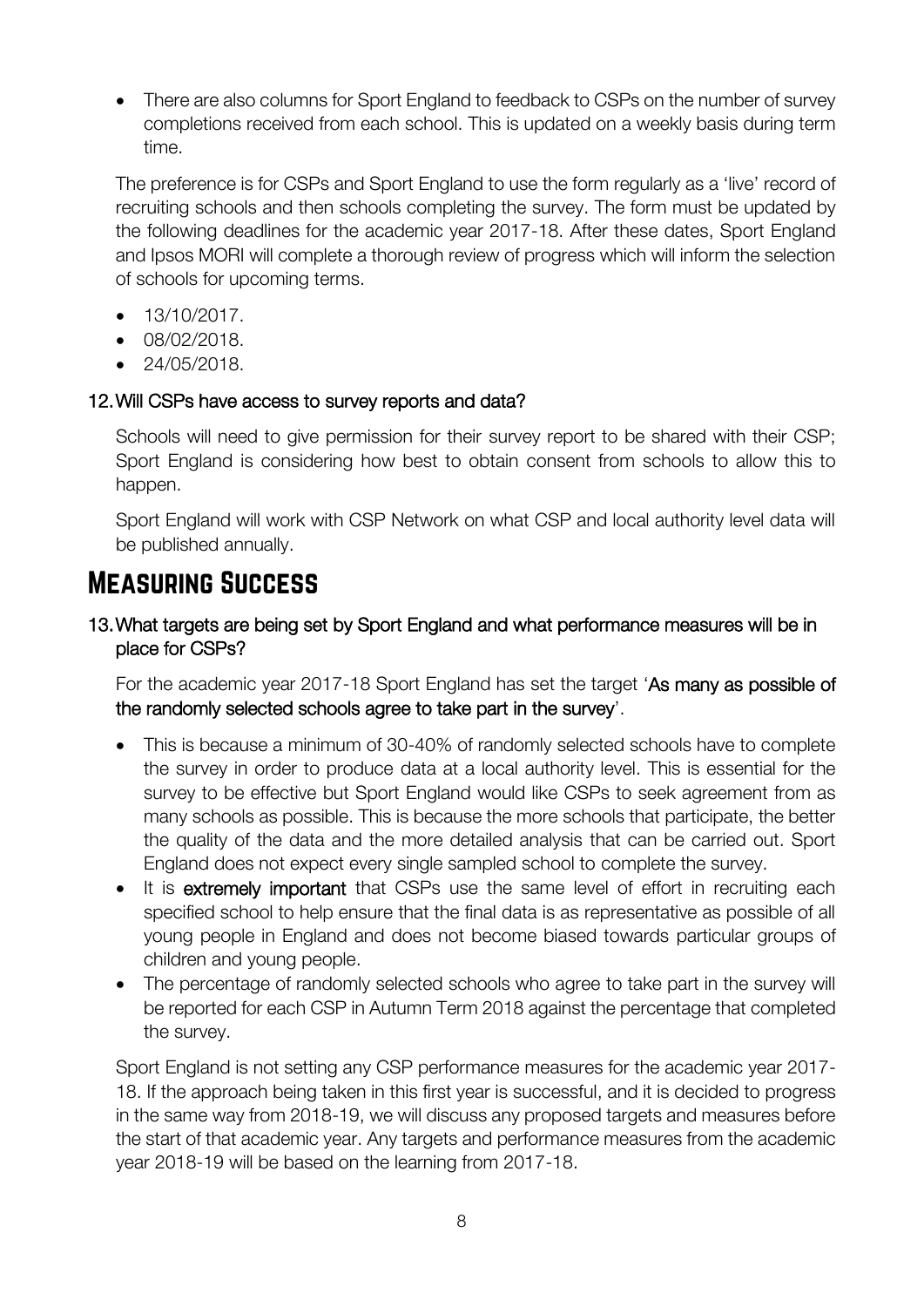## <span id="page-8-0"></span>Recruiting Schools

#### <span id="page-8-1"></span>14.How important is the CSP Recruitment Guide?

The guide is essential and CSPs should ensure they understand all the content. It is crucial that, across England, all CSPs follow the guide and do not deviate from the methodology. This will ensure the survey is representative of society as a whole and is not biased towards particular groups of children and young people.

#### <span id="page-8-2"></span>15.What are Sport England doing to help CSPs communicate about the survey?

To raise the profile of the survey in schools, and increase the likelihood of teachers having heard about it before CSPs contact sampled schools, Sport England have engaged with relevant stakeholders. The following have sent out communications about the survey:

- National Association of Head Teachers (two articles in their e-newsletters and on their website);
- Association of School and College Leaders (article in their e-newsletter);
- National Governors Association (article in their e-newsletter);
- Association for PE (article in their e-newsletter, on their website and in their termly journal 'PE Matters').

Sport England have also added content to their web site. A general page and a page aimed specifically at giving schools more information about participating in the survey if they have been selected:

#### <https://www.sportengland.org/activelivescyp/>

[https://www.sportengland.org/research/active-lives/active-lives-children-and-young](https://www.sportengland.org/research/active-lives/active-lives-children-and-young-people/information-for-schools/)[people/information-for-schools/](https://www.sportengland.org/research/active-lives/active-lives-children-and-young-people/information-for-schools/)

#### <span id="page-8-3"></span>16.What should we say to schools to encourage them to take part in the survey?

CSPs may need to tailor what they say to each school depending on the strength of their relationship with them. Different factors may persuade different schools to take part.

When communicating with schools, CSPs should highlight that the survey is being run by Sport England on behalf of the Department for Education, the Department of Health and the Department for Digital, Culture, Media and Sport.

CSPs might want to further highlight that Sport England is tasked with the behavioural challenge of getting more people active and already invests a significant amount of resource into them to work with schools. Most notably the support to Primary schools around the Primary PE and Sport Premium, the School Games and in some cases Satellite Clubs.

This is important because, excluding school-based activities, only 22% of children aged 5- 15 met the physical activity guidelines of being at least moderately active for at least 60 minutes per day (Health Survey for England 2015).

CSPs should also mention the benefits that schools will receive for taking part in the survey (see the 'Incentives for schools' section on page 6 of the CSP Recruitment Guide).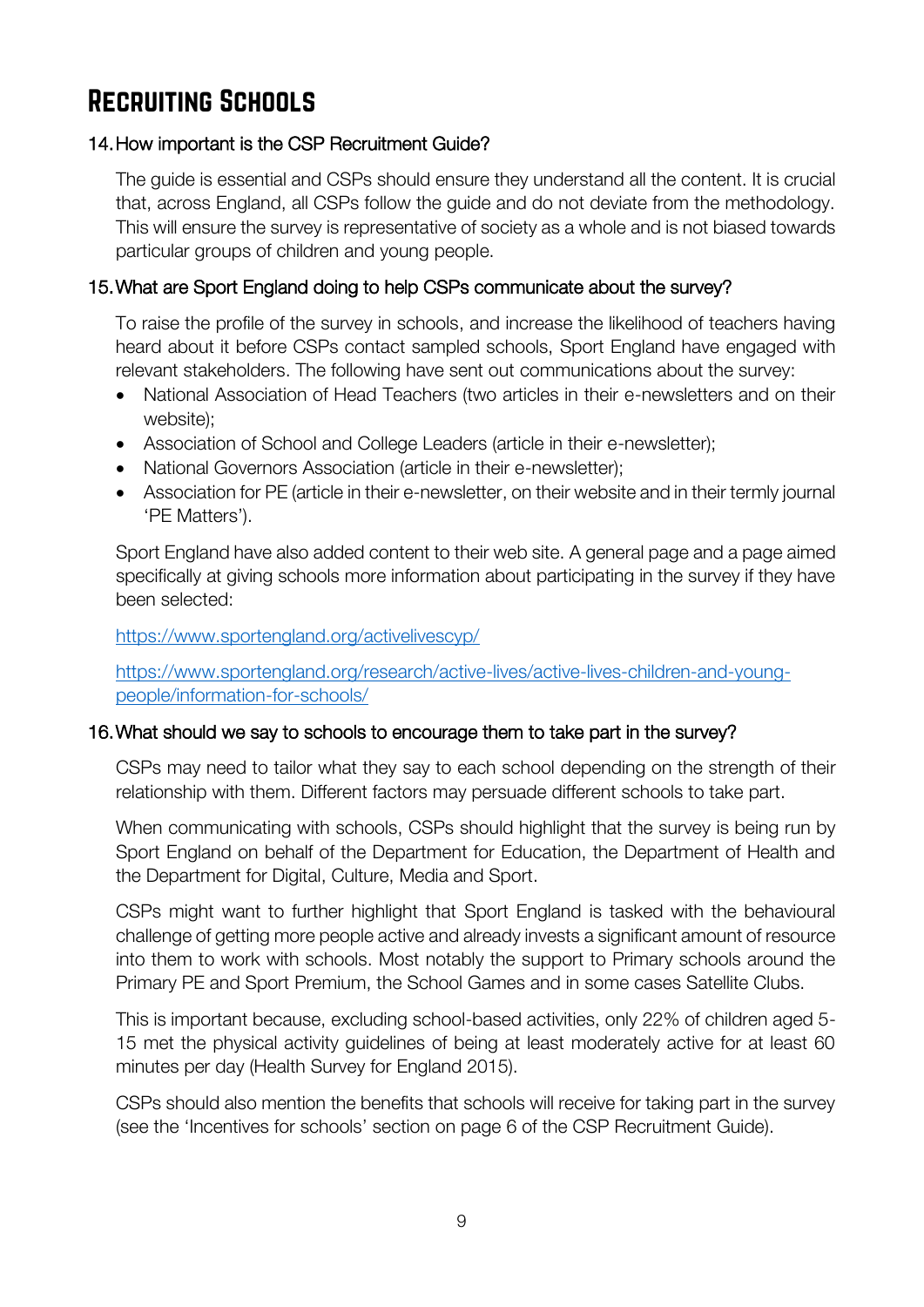#### <span id="page-9-0"></span>17.How many randomly selected schools will I have to approach each year to seek their agreement to take part in the survey?

An approximate number of schools for each CSP is listed in the table on pages 10 and 11 below for the academic year 2017-18. The number of schools is based on those within each local authority area covered by each CSP and, in principle, will remain similar every year. The breakdown throughout the year will be generated on a termly basis and CSPs should plan for a similar amount of work each term.

The numbers are **approximate** because, depending on how school recruitment goes early in the academic year, slightly more (or in some cases fewer) schools may need to be approached later in the year in order to obtain sufficient data for local authority level analysis across the whole year.

| <b>CSP</b>                                          | No. of Schools |
|-----------------------------------------------------|----------------|
| London Sport                                        | 600            |
| Sport Nottinghamshire/Derbyshire                    | 250            |
| Lancashire Sport                                    | 220            |
| Kent Sport                                          | 210            |
| <b>Active Essex</b>                                 | 210            |
| Energise Me                                         | 210            |
| <b>Active Sussex</b>                                | 180            |
| <b>Greater Sport</b>                                | 180            |
| <b>Yorkshire Sport Foundation</b>                   | 170            |
| Hertfordshire Sports Partnership                    | 160            |
| Sport Across Staffordshire and Stoke-on-Trent       | 150            |
| <b>Active Surrey</b>                                | 150            |
| <b>Active Devon</b>                                 | 140            |
| Leicestershire and Rutland Sport                    | 130            |
| North Yorkshire Sport                               | 120            |
| <b>Active Dorset</b>                                | 120            |
| Coventry, Solihull and Warwickshire Sport           | 120            |
| Sports Partnership Hereford and Worcestershire      | 110            |
| <b>Active Norfolk</b>                               | 110            |
| <b>Active Lincolnshire</b>                          | 110            |
| <b>Get Berkshire Active</b>                         | 110            |
| Suffolk Sport                                       | 110            |
| Merseyside Sport Partnership                        | 110            |
| Northamptonshire Sport                              | 100            |
| Living Sport                                        | 90             |
| Tyne and Wear Sport                                 | 90             |
| <b>Active Gloucestershire</b>                       | 90             |
| <b>Active Cumbria</b>                               | 90             |
| Leap                                                | 90             |
| <b>Tees Valley Sport</b>                            | 80             |
| Oxfordshire Sport and Physical Activity Partnership | 80             |
| Somerset Activity and Sports Partnership            | 80             |
| <b>Active Black Country</b>                         | 80             |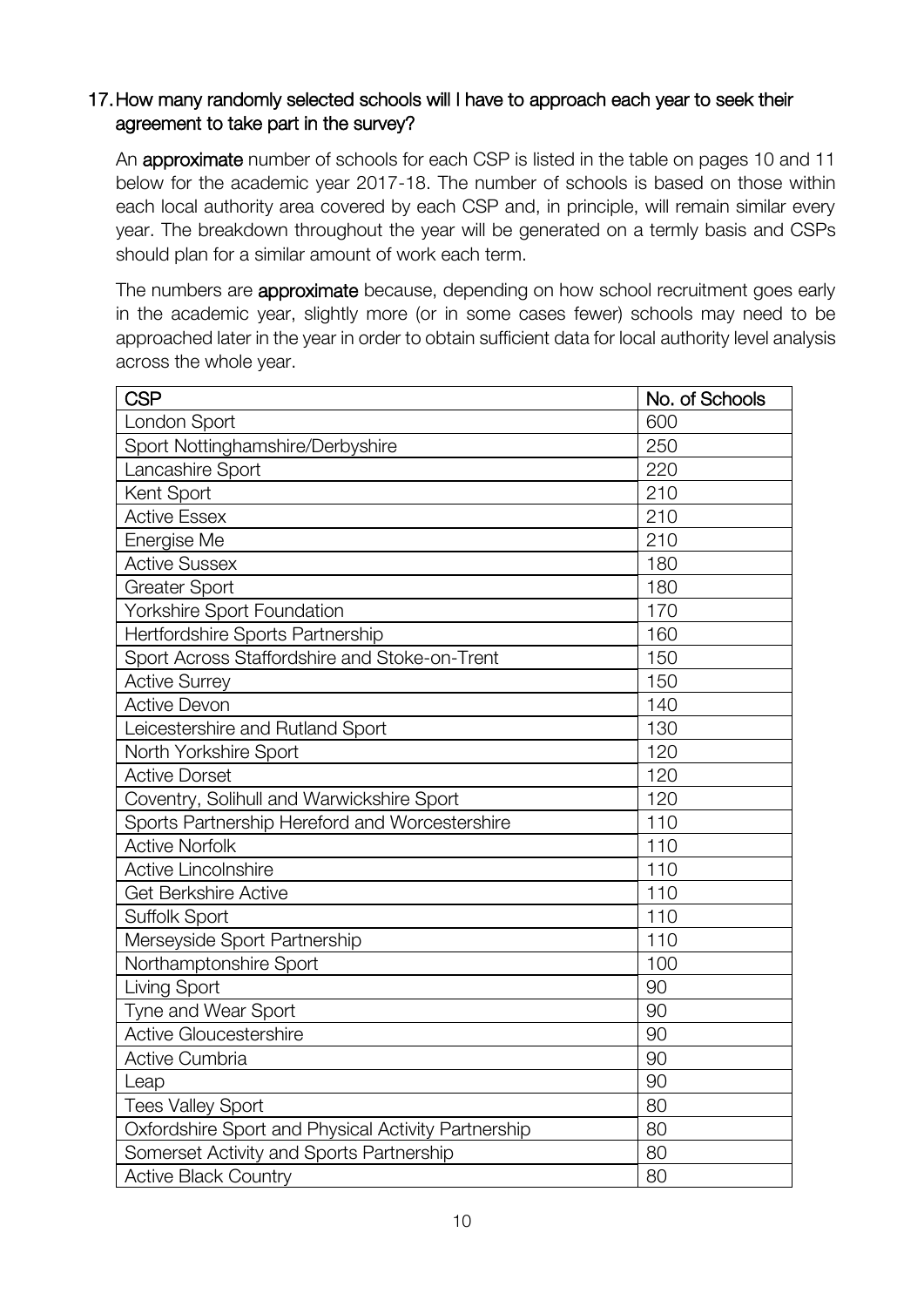| <b>Active Humber</b>                     | 80 |
|------------------------------------------|----|
| Wesport                                  | 80 |
| <b>Active Cheshire</b>                   | 60 |
| <b>Team Beds and Luton</b>               | 60 |
| Energize Shropshire Telford and Wrekin   | 40 |
| Wiltshire and Swindon Sports Partnership | 40 |
| <b>Cornwall Sports Partnership</b>       | 20 |
| Sport Birmingham                         | 20 |
| County Durham Sport                      | 20 |
| Northumberland Sport                     | 20 |

#### <span id="page-10-0"></span>18.How often will schools be randomly selected to take part in the survey?

It is a randomly selected sample so they could be selected at any time, however, once they have agreed to take part and/or completed the survey they will not be selected again in the same academic year. Sport England predict that a school will be randomly selected on average once every three or four years.

#### <span id="page-10-1"></span>19.Will we get a list of contact details for Head Teachers and/or physical education teachers from Sport England?

The random sample is drawn from Edubase which includes contact details for the school and Head Teacher. These contact details will be provided in the list of schools sent to each CSP each term.

Edubase does not include contact details for PE teachers or leads in schools. Therefore, this knowledge and research will be part of each CSPs' role.

#### <span id="page-10-2"></span>20.Will we (and randomly selected schools) receive examples of the survey questionnaires for Year 1-2 (and their parents), Year 3-6, Year 7-11 and teachers?

Yes. Sport England shared summaries of the survey questionnaires, and hyperlinks to the surveys, in their communication with CSPs on 01/09/2017. This information can help CSPs to get agreement from schools to take part in the survey.

#### <span id="page-10-3"></span>21.Will we receive examples of the school reports that will be provided to each school who take part in the survey and when will these be available?

Sport England intends to share an outline of a school report with CSPs to help get agreement from schools to take part in the survey.

- A supplier will shortly be procured to consult with schools, CSPs and CSP Network to inform the design and delivery of the reports.
- This supplier will then develop and produce the reports but the date of delivery is to be confirmed.
- If schools are particularly keen to know more about the reports, CSPs should mention the consultation and offer for the school to be involved in shaping the design of them.
- Contact details for such schools willing to be involved should then be passed onto Sport England.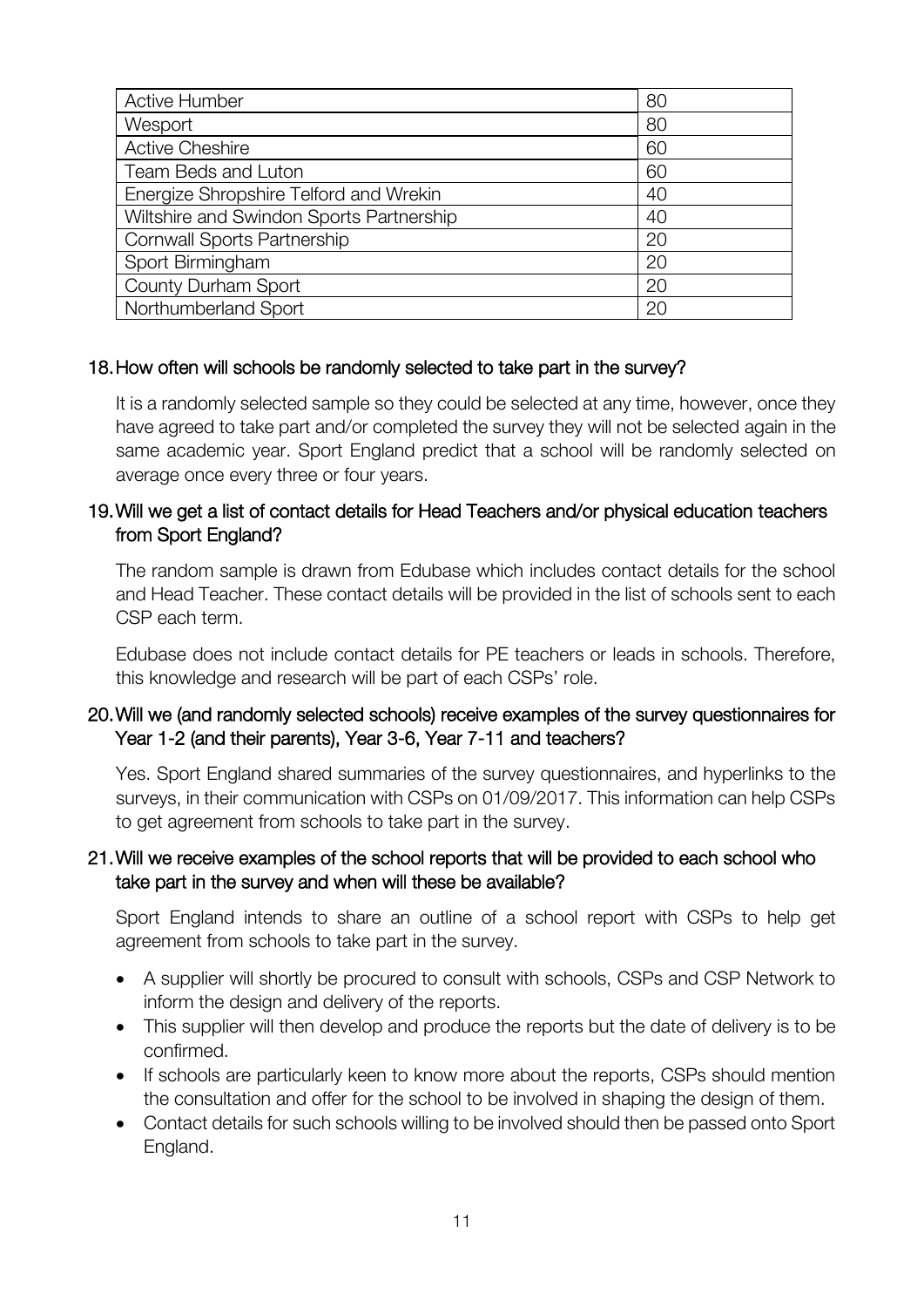Sport England believe that, during these early stages of the survey, it is important to take time and ensure the reports are as good as they can be. The intention is that all schools will receive their report within the academic year that they take part in the survey.

#### <span id="page-11-0"></span>22.We know of other surveys running in schools when we want to approach them to take part in the survey. How do we avoid duplication?

There will always be other surveys running in schools and it is impossible to completely avoid duplication. If CSPs know of any other large scale, sport and physical activity surveys running in local schools they should contact Sport England at [info-CYP@sportengland.org](mailto:info-CYP@sportengland.org) or [CSPTeam@sportengland.org](mailto:CSPTeam@sportengland.org) using the title 'Active Lives: Children and Young People' to discuss the best approach.

#### <span id="page-11-1"></span>23.How do Sport England recommend we approach schools with whom we have no prior relationship?

Contact details for each school are included within the list of randomly selected schools provided to each CSP. However, school recruitment will be more effective when CSPs make direct contact with a key decision maker.

Sport England recommend CSPs make use of existing networks, and relationships with partners, to obtain an introduction to a key decision maker in the school. Premier Education Group (currently working in 15% of primary schools) has offered to assist CSPs with this where needed.

If you would like to obtain the relevant contact for your area and find out which schools Premier could help with, please contact Jane Hannah for further information.

E: [jhannah@premier-education.com](mailto:jhannah@premier-education.com)

T: 07776 445500

#### <span id="page-11-2"></span>24.Why can't we have the lists of randomly selected schools for the Spring and Summer Terms in June each year alongside the list for the Autumn Term?

This is because Sport England generate the lists at different times throughout the year. It is important to see how school recruitment goes during the Autumn Term before the list is generated for the Spring Term. Then the same during the Spring Term before the list is generated for the Summer Term.

This will be the same year-on-year and provides the best chance of obtaining sufficient data for local authority level analysis each year. At the same time, it keeps the number of schools that CSPs must approach to a minimum.

#### <span id="page-11-3"></span>25.Why are there no special schools within our list of randomly selected schools?

Sport England deliberated over this decision during the survey development but chose not to include special schools for the following reasons:

- Special schools are not usually included in school surveys due to the significant additional resources needed to capture information about a relatively small group of people;
- Around 90% of pupils with special educational needs and disabilities attend schools that will be included in the survey;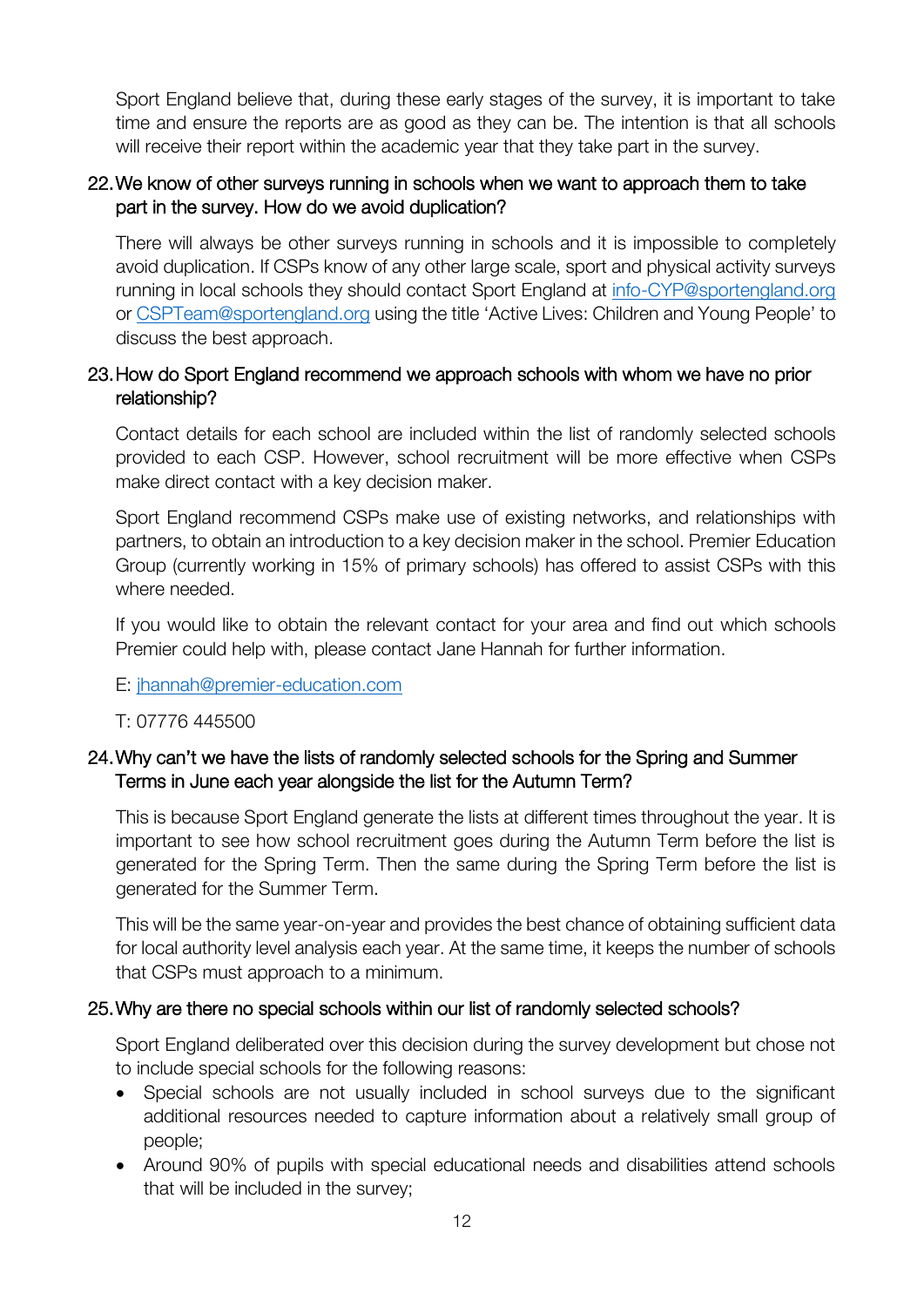• Excluding special schools from the sample reduces coverage of the whole Year 1-11 age group to 96% and for those with special education needs and disabilities to 90% i.e. coverage is still good for both groups.

It is acknowledged that children and young people attending special schools are likely to be those with more severe conditions for whom completing a survey is likely to be a challenge.

Sport England are aware that information about this specific group of children and young people will not be captured via the survey. However, it will continue considering how best to understand the challenges faced by this group when it comes to being active.

#### <span id="page-12-0"></span>26.Our list of randomly selected schools includes one that no longer exists as it has merged with another school. What should we do in this situation?

Please contact Sport England who will consult with Ipsos MORI and provide further guidance depending on the specific circumstances of each situation.

#### <span id="page-12-1"></span>27.One of our schools wants to take part in the survey but they don't have mixed ability classes for any subject and their tutor groups are multiple age groups. Can they take part and complete the survey?

Yes. On the assumption that the streaming of classes differs by subject, the school should identify one subject for which they would be willing to spend some lesson time completing the survey (e.g. ICT, PE or PSHE). They should select the middle ability class for that subject who can then complete the survey. This would need to be repeated for each of the three selected year groups.

#### <span id="page-12-2"></span>28.The CSP Feedback Form states that some of the randomly selected schools in my CSP have said 'no' about taking part in the survey. However, we know that they have not made a final decision yet so should we continue to approach them?

In column H of the CSP Feedback Form any cells not set to 'yes' have been automatically set to 'no' to indicate the current position but this is not supposed to suggest that all those schools have made a final decision about taking part. Columns I, M and N are then populated automatically depending on the data in column H to highlight the areas where further information is required or not.

CSPs should continue to approach schools until they have made a final decision about taking part. CSPs should record on the CSP Feedback Form the reason why any schools choose not to take part (column M) or, where a school agrees to participate, the other information requested in columns J to L.

#### <span id="page-12-3"></span>29.What are the incentives for primary schools if parents of their pupils complete the survey?

The incentives for primary schools were updated in August 2017.

- Sport England will continue to offer all schools £100 for completing the survey.
- In the case of primary schools where a Year 1 or 2 class is selected, Sport England will now offer an additional £50 for every 5 parents who complete the survey.
- This acknowledges the extra effort required by primary schools to get parents engaged.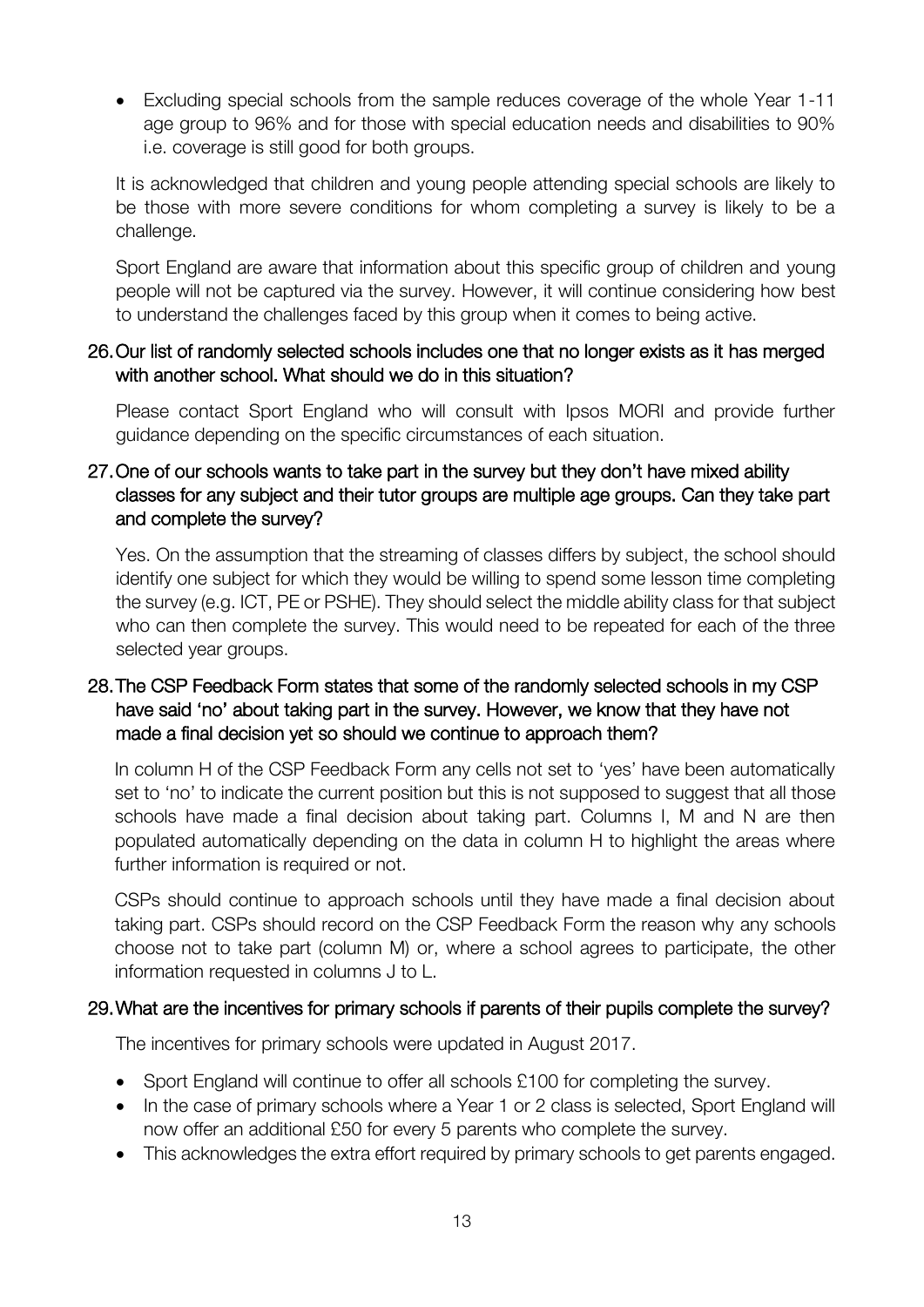• There is no cap on the incentive but schools should be aware that only one parent per child should complete the survey.

For example, if 20 parents complete the survey, the primary school will receive £100 as well as £200 (£50 multiplied by 4). A total of £300. Similarly, if 27 parents complete the survey, the primary school will receive £100 as well as £250 (£50 multiplied by 5). A total of £350.

### <span id="page-13-0"></span>Managing Methodology

#### <span id="page-13-1"></span>30.What do we say to schools who ask us how to whitelist a domain?

To whitelist a domain is to add it to a list of recognised/approved web sites that will enable a computer/suite of computers to access a web link without it being denied.

Direct any enquirers to their information and communication technology lead at the school who will be familiar with completing this task. Schools should be encouraged to test the web links before asking students to complete the survey.

#### <span id="page-13-2"></span>31.How often will the class selection grid be needed and is it essential?

The class selection grid will be needed to randomly select classes to complete the survey within every school that agrees to participate.

- Whilst Sport England acknowledges that it would be easier for the schools to choose classes themselves, this approach may lead to a biased sample that does not reflect all children and young people.
- The only case where the selection grid is not required, is where only one class exists in the year group of interest. This is most likely to occur in smaller primary schools.
- CSPs should familiarise themselves with the information on class selection set out in the CSP Recruitment Guide.

#### <span id="page-13-3"></span>32.If a school on the list declines to participate in the survey can we replace this school with another that is not on the list?

No. The schools have been randomly selected to ensure that students completing the survey are representative of society as a whole and there is no bias towards schools and students who engage strongly with their CSP.

#### <span id="page-13-4"></span>33.We know that other schools, outside those who are randomly selected, want to take part in the survey? Similarly, those schools who are randomly selected have other year groups and classes that want to take part in the survey. Can they do this?

Other schools, outside those who are randomly selected, can take part in the survey. No cash incentives will be available for these schools and they may still be randomly selected to take part in the survey at any time. Contact Sport England to discuss the process for these other schools.

Other year groups and/or classes, in schools who are randomly selected, can also take part in the survey. Whole year groups or other classes can complete the survey but a single class within the specified year groups will still need to be randomly selected. The randomly selected classes will complete the survey using the previously provided URLs and additional URLs will be provided for other year groups and/or classes.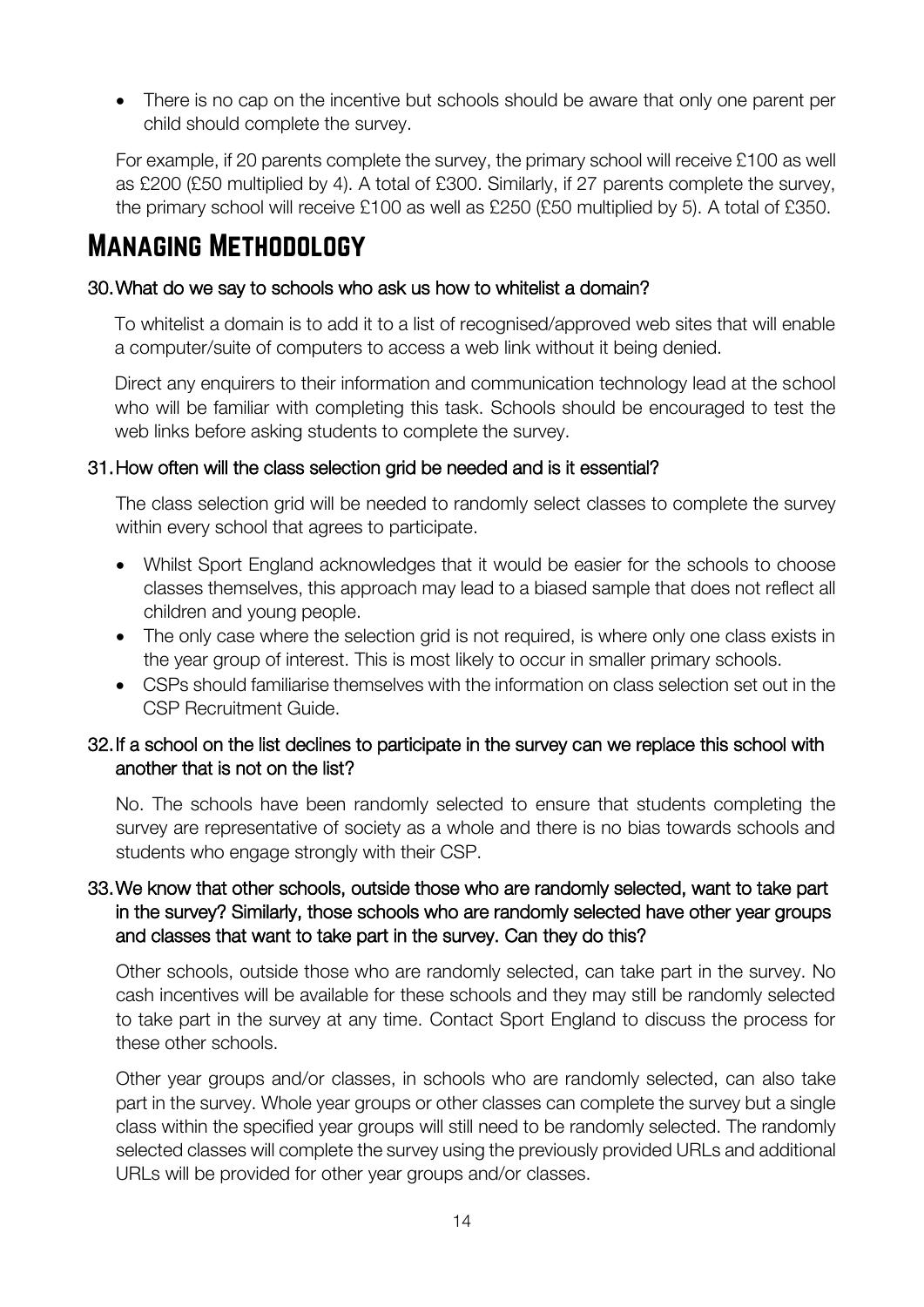This will enable the data from the randomly selected classes to be kept separate when conducting national/local authority level analysis. Contact Sport England to discuss the process for these other year groups and/or classes.

It is important to note that any data obtained from these other schools, year groups and/or classes will not be included in the national or local authority level annual reporting because they won't have been randomly selected. The school level report will include all of the data collected by the school.

#### <span id="page-14-0"></span>34.One of our schools is insistent on selecting their own classes. They are keen to take part and have understandable reasons for doing this (i.e. teacher workload). Is this permitted?

No. Unfortunately, schools cannot select their own classes as the random selection grids must be used. If they are not able to do this then they can choose not to participate in the survey.

The risk with schools selecting their own classes is that they might choose a class that's good at PE or particularly enjoys sport. They may also choose a higher ability, streamed class which they think will find the questionnaire easier. Whether intentional, or unconscious, these choices could bias and skew the data.

#### <span id="page-14-1"></span>35.Is there an option for schools to complete paper versions of the survey?

No. The survey is online only.

Paper versions were discussed with teachers (as well as parents and pupils) during the pilot. Online surveys were preferred for logistical reasons. They were likely to be perceived as more fun to complete by pupils and take less time to administer. The survey mode was not a reason for schools not participating in the pilot and, equally, none of those who did participate requested paper versions.

Schools should not print off copies of the web pages, ask pupils to fill these in and then enter the data online themselves for a number of reasons:

- Firstly, this introduces the potential for human error and may also bias the results both of which reduce the robustness of the data;
- Secondly, this approach significantly increases the time required by the school to complete the survey;
- Thirdly, the pupil information sheets state that their responses to the survey will remain confidential and if teachers collate pupil responses via paper this would no longer be the case.

If a school will struggle to carry out the survey in a single session with each class (e.g. due to a limited number of computers, laptops or tablets) then they should carry out the survey in smaller groups across multiple sessions.

#### <span id="page-14-2"></span>36.Is there an option to complete the survey in another language for those children, parents and teachers with English as an additional language?

This is not currently available but Sport England are looking into it with Ipsos MORI to see what can be done to make the survey more accessible to this demographic.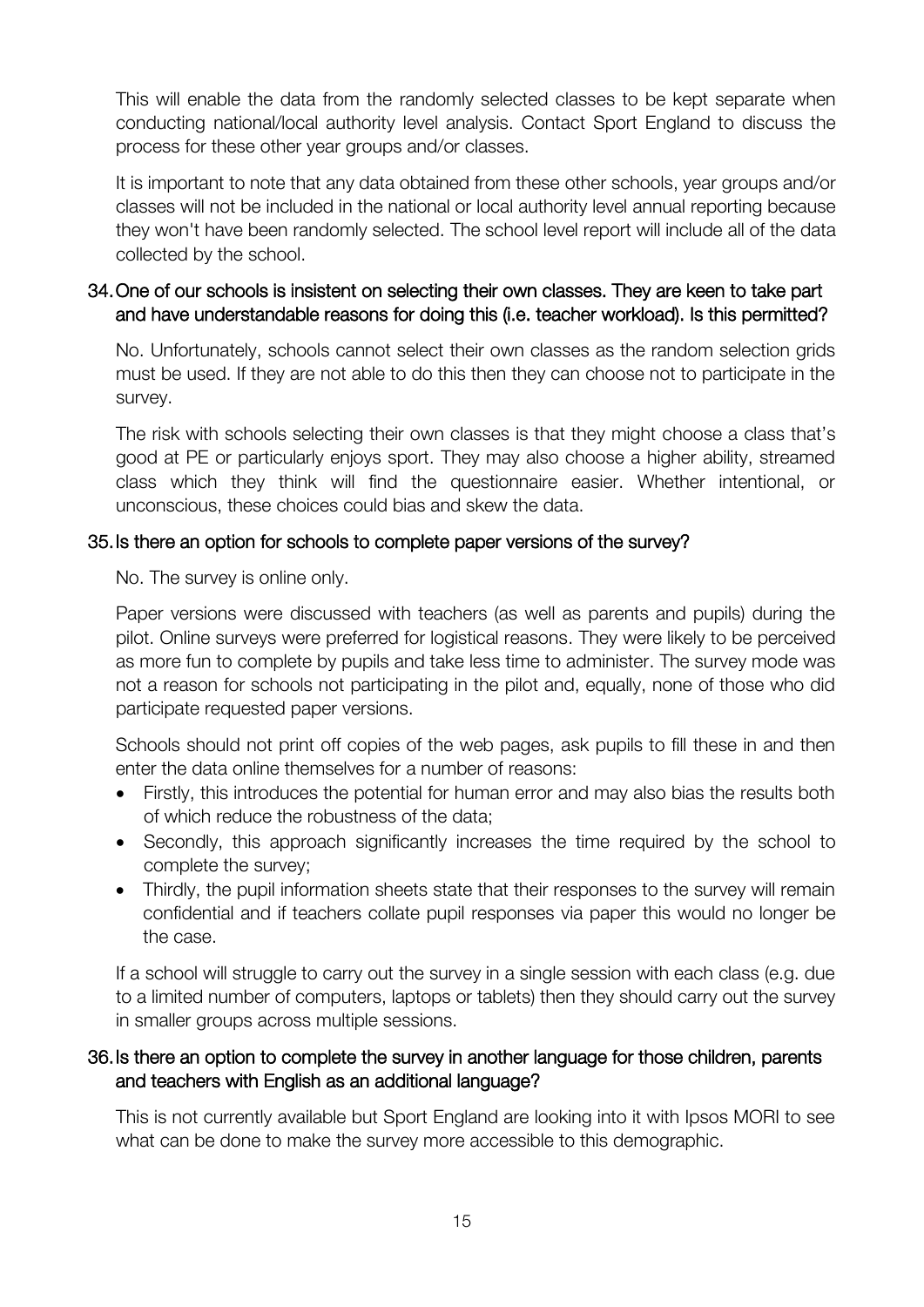## <span id="page-15-0"></span>Advice and Support

#### <span id="page-15-1"></span>37.What advice and support will be available for CSPs from Sport England?

These Frequently Asked Questions are the start of advice and support for CSPs. Consideration is being given to further support including webinars, video guides, web blogs, advice clinics and/or attending existing meetings.

If CSPs have any feedback on which of these methods will help them, or they need advice and support, please contact Sport England at [info-CYP@sportengland.org](mailto:info-CYP@sportengland.org) or [CSPTeam@sportengland.org](mailto:CSPTeam@sportengland.org) using the title 'Active Lives: Children and Young People'.